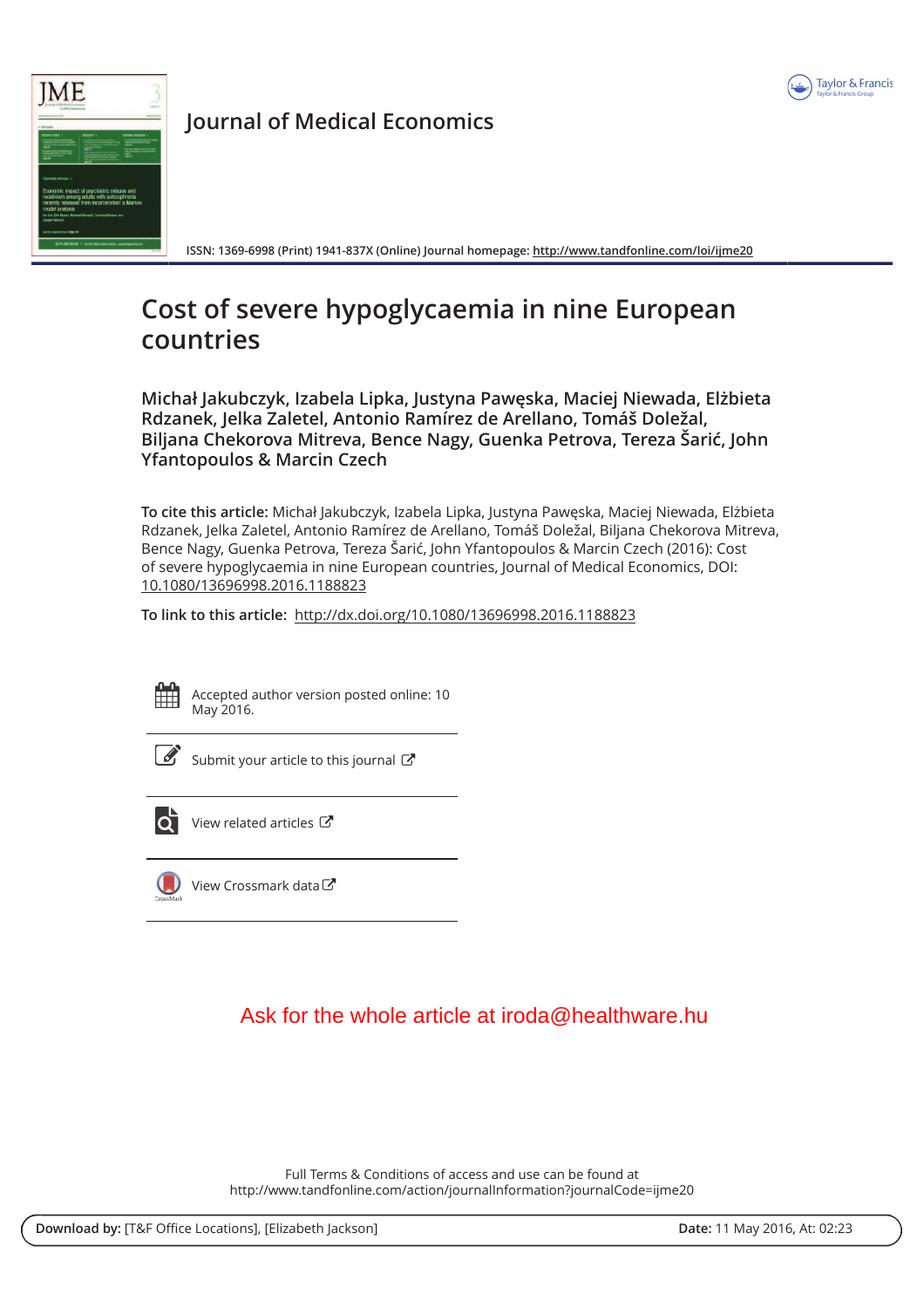### **Cost of severe hypoglycaemia in nine European countries**

Michał Jakubczyk<sup>1</sup>, Izabela Lipka<sup>2</sup>, Justyna Pawęska<sup>2</sup>, Maciej Niewada<sup>3</sup>, Elżbieta Rdzanek<sup>2</sup>, Jelka Zaletel<sup>4</sup>, Antonio Ramírez de Arellano<sup>5</sup>, Tomáš Doležal<sup>6,7</sup>, Biljana Chekorova Mitreva<sup>8</sup>, Bence Nagy<sup>9</sup>, Guenka Petrova<sup>10</sup>, Tereza Šarić<sup>11</sup>, John Yfantopoulos<sup>12</sup>, Marcin Czech<sup>13,14</sup>

- 1 Decision Analysis and Support Unit, Warsaw School of Economics, Poland,
- 2 HealthQuest spółka z ograniczoną odpowiedzialnością Sp. K, Warsaw, Poland,
- 3 Department of Experimental and Clinical Pharmacology, Medical University of Warsaw, Poland,

4 – University Medical Centre, Department of Endocrinology, Diabetes and Metabolic Diseases, Ljubljana, Slovenia,

- 5 Novo Nordisk Pharma, Spain,
- 6 Institute of Health Economics and Technology Assessment, Prague, the Czech Republic,
- 7 Department of Pharmacology, 2nd Faculty of Medicine, Prague, the Czech Republic,
- 8 Novo Nordisk Pharma, Macedonia, the former Yugoslav Republic of Macedonia,
- 9 Healthware Consulting Ltd, Budapest, Hungary,

10 – Department of Social Pharmacy and Pharmacoeconomics, Faculty of Pharmacy, Medical University of Sofia, Bulgaria,

- 11 Promeritus savjetovanje Ltd., Zagreb, Croatia,
- 12 School of Economics and Political Science, University of Athens, Greece,
- 13 Department of Pharmacoeconomics, Medical University of Warsaw;
- 14 Business School, Warsaw University of Technology, Poland.

Corresponding author: Marcin Czech, marcin.czech@wum.edu.pl

Department of Pharmacoeconomics, Medical University of Warsaw, Zwirki i Wigury 81, 02-091 7 – Department of Pharmacology, 2nd Faculty of Medicine, Prague, the Czech Republic,<br>
8 – Novo Nordisk Pharma, Macedonia, the former Yugoslav Republic of Macedonia,<br>
9 – Healthware Consulting Ltd, Budapest, Hungary,<br>
10 –

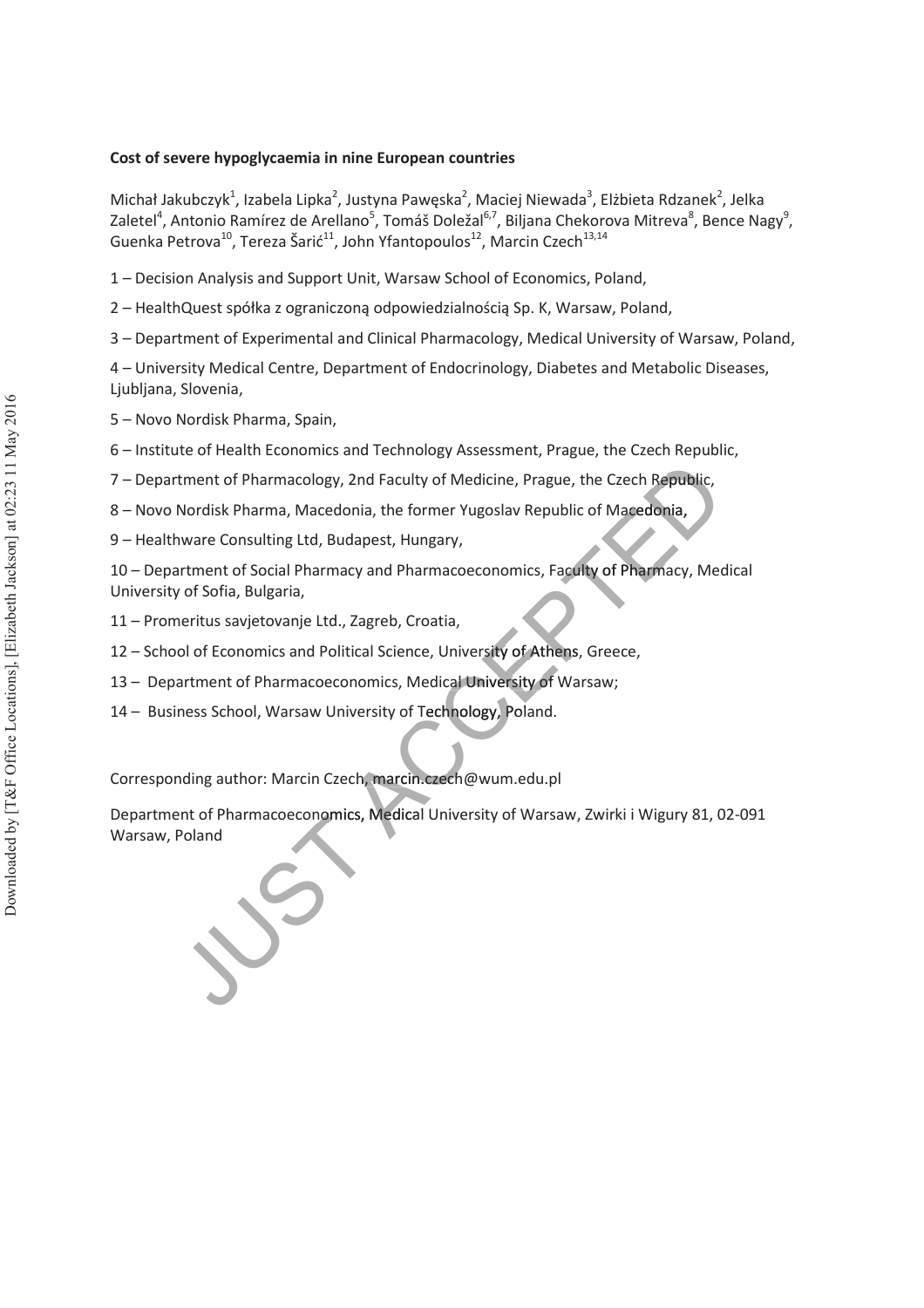### **1 Transparency**

### **1.1 Declaration of funding**

The project was funded by Novo Nordisk.

### **1.2 Declaration of financial/other relationships**

The authors declare that they have no competing interests. There is no specific organization that may in any way gain or lose financially from the publication of this manuscript. No ethical committee approval was required for the present study. JME peer reviewers on this manuscript have no relevant financial or other relationships to disclose.

#### **1.3 Acknowledgments**

The authors would like to acknowledge the following people: Thanos Chantzaras, Katalin Érsek, Roberta Montagnoli, Karel Rychna, Irina Ryzhenkova, Sanda Sandalj, Zsofia Tarjanyi and Vasil Valov for their helpful comments. Acknowledgments also go to Novo Nordisk, a sponsor of this project.

JUST PCCEPTED